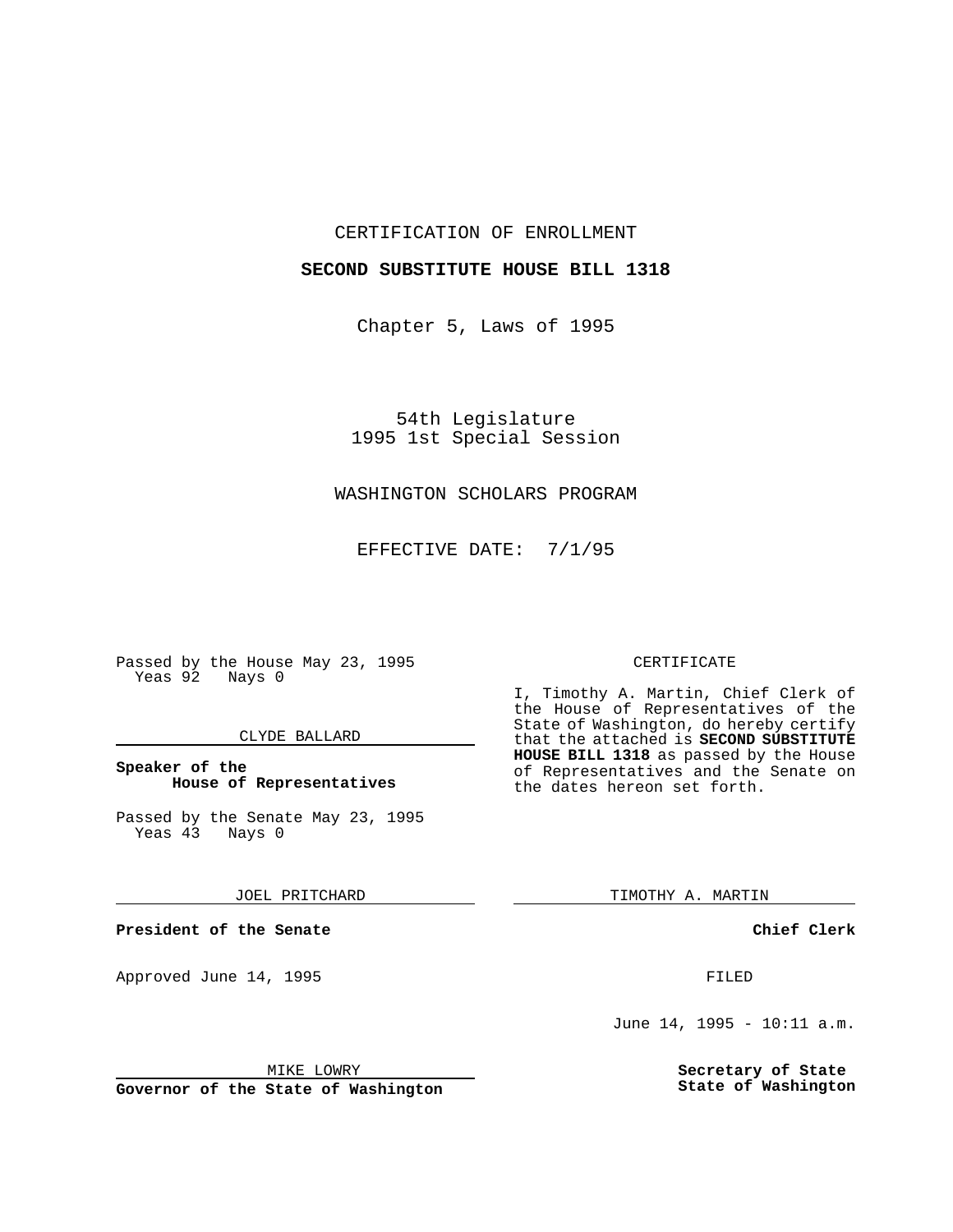# **SECOND SUBSTITUTE HOUSE BILL 1318** \_\_\_\_\_\_\_\_\_\_\_\_\_\_\_\_\_\_\_\_\_\_\_\_\_\_\_\_\_\_\_\_\_\_\_\_\_\_\_\_\_\_\_\_\_\_\_

\_\_\_\_\_\_\_\_\_\_\_\_\_\_\_\_\_\_\_\_\_\_\_\_\_\_\_\_\_\_\_\_\_\_\_\_\_\_\_\_\_\_\_\_\_\_\_

Passed Legislature - 1995 1st Special Session

#### **State of Washington 54th Legislature 1995 Regular Session**

**By** House Committee on Appropriations (originally sponsored by Representatives Carlson, Mulliken and Mastin; by request of Higher Education Coordinating Board)

Read first time 03/06/95.

1 AN ACT Relating to the Washington scholars program; amending RCW 2 28A.600.130, 28B.15.543, 28B.80.245, and 28B.80.246; creating a new 3 section; providing an effective date; and declaring an emergency.

4 BE IT ENACTED BY THE LEGISLATURE OF THE STATE OF WASHINGTON:

5 **Sec. 1.** RCW 28A.600.130 and 1990 c 33 s 500 are each amended to 6 read as follows:

 The higher education coordinating board shall establish a planning committee to develop criteria for screening and selection of the Washington scholars each year in accordance with RCW 28A.600.110(1). It is the intent that these criteria shall emphasize scholastic achievement but not exclude such criteria as leadership ability and community contribution in final selection procedures. The Washington scholars planning committee shall have members from selected state agencies and private organizations having an interest and responsibility in education, including but not limited to, the state board of education, the office of superintendent of public instruction, 17 the council of presidents, the state board for community ((college 18 education)) and technical colleges, and the Washington friends of higher education.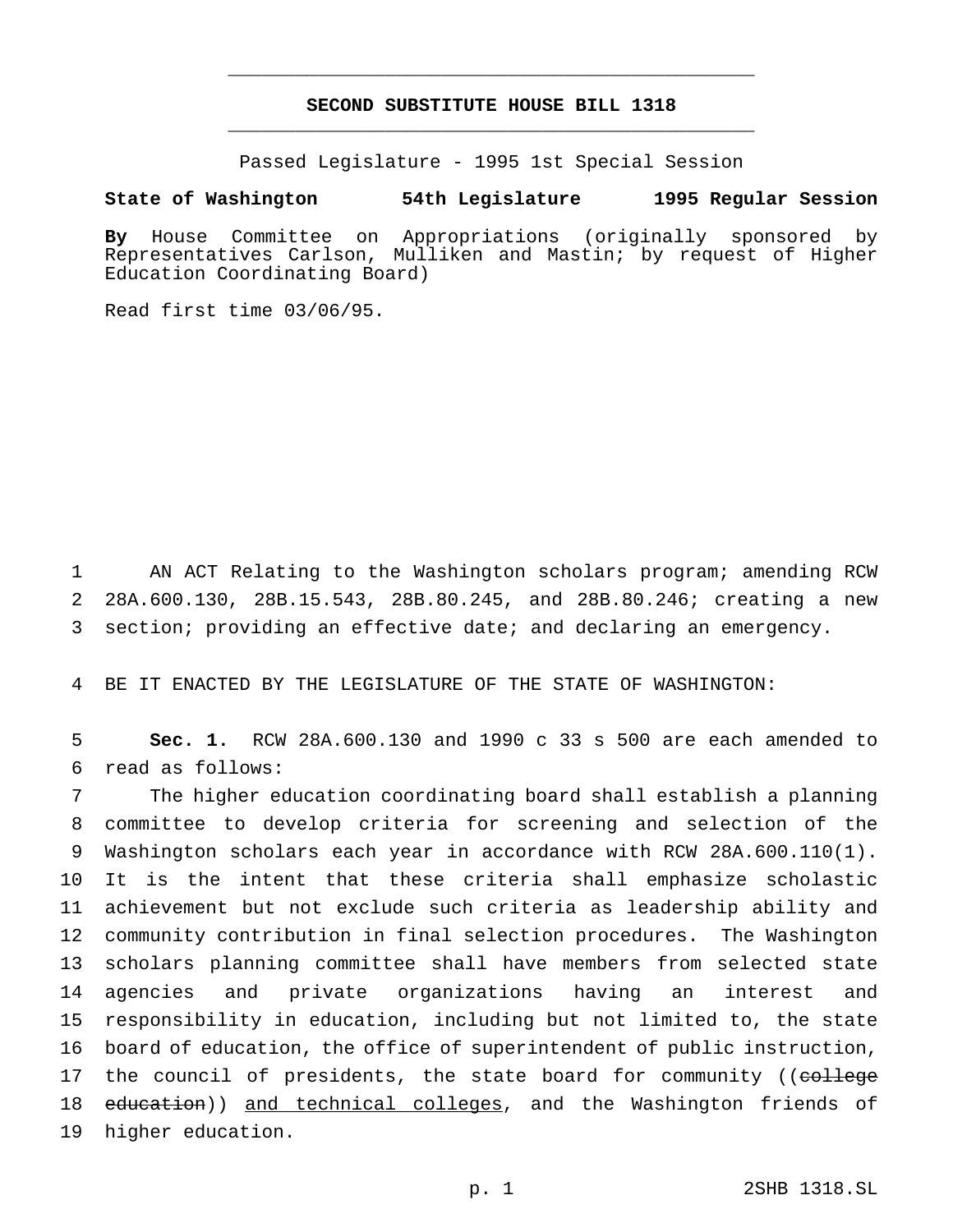**Sec. 2.** RCW 28B.15.543 and 1993 sp.s. c 18 s 19 are each amended to read as follows:

 (1) Subject to the limitations of RCW 28B.15.910, the governing boards of the state universities, the regional universities, The Evergreen State College, and the community colleges shall waive tuition and service and activities fees for students named by the higher education coordinating board on or before June 30, 1994, as recipients of the Washington scholars award under RCW 28A.600.100 through 9 28A.600.150 ((who received their awards before June 30, 1994. The governing boards may waive all or a portion of tuition and services and activities fees for those recipients of the Washington scholars award 12 who received their awards after June 30, 1994)). The waivers shall be used only for undergraduate studies. To qualify for the waiver, recipients shall enter the college or university within three years of high school graduation and maintain a minimum grade point average at the college or university equivalent to 3.30. Students shall be 17 eligible ((for waivers for)) to receive a maximum of twelve quarters or 18 eight semesters of waivers and may transfer among state-supported institutions of higher education during that period and continue to have the tuition and services and activities fees waived by the state- supported institution of higher education that the student attends. Should the student's cumulative grade point average fall below 3.30 during the first three quarters or two semesters, that student may petition the higher education coordinating board which shall have the authority to establish a probationary period until such time as the student's grade point average meets required standards.

 (2) Students named by the higher education coordinating board after June 30, 1994, as recipients of the Washington scholars award under RCW 28A.600.100 through 28A.600.150 shall be eligible to receive a grant for undergraduate coursework as authorized under RCW 28B.80.245.

 **Sec. 3.** RCW 28B.80.245 and 1990 c 33 s 560 are each amended to read as follows:

 (1) Recipients of the Washington scholars award under RCW 34 28A.600.100 through 28A.600.150 ((choosing)) who choose to attend an independent college or university in this state, as defined in 36 subsection (4) of this section, and recipients of the award named after 37 June 30, 1994, who choose to attend a public college or university in 38 the state may receive grants under this section if moneys are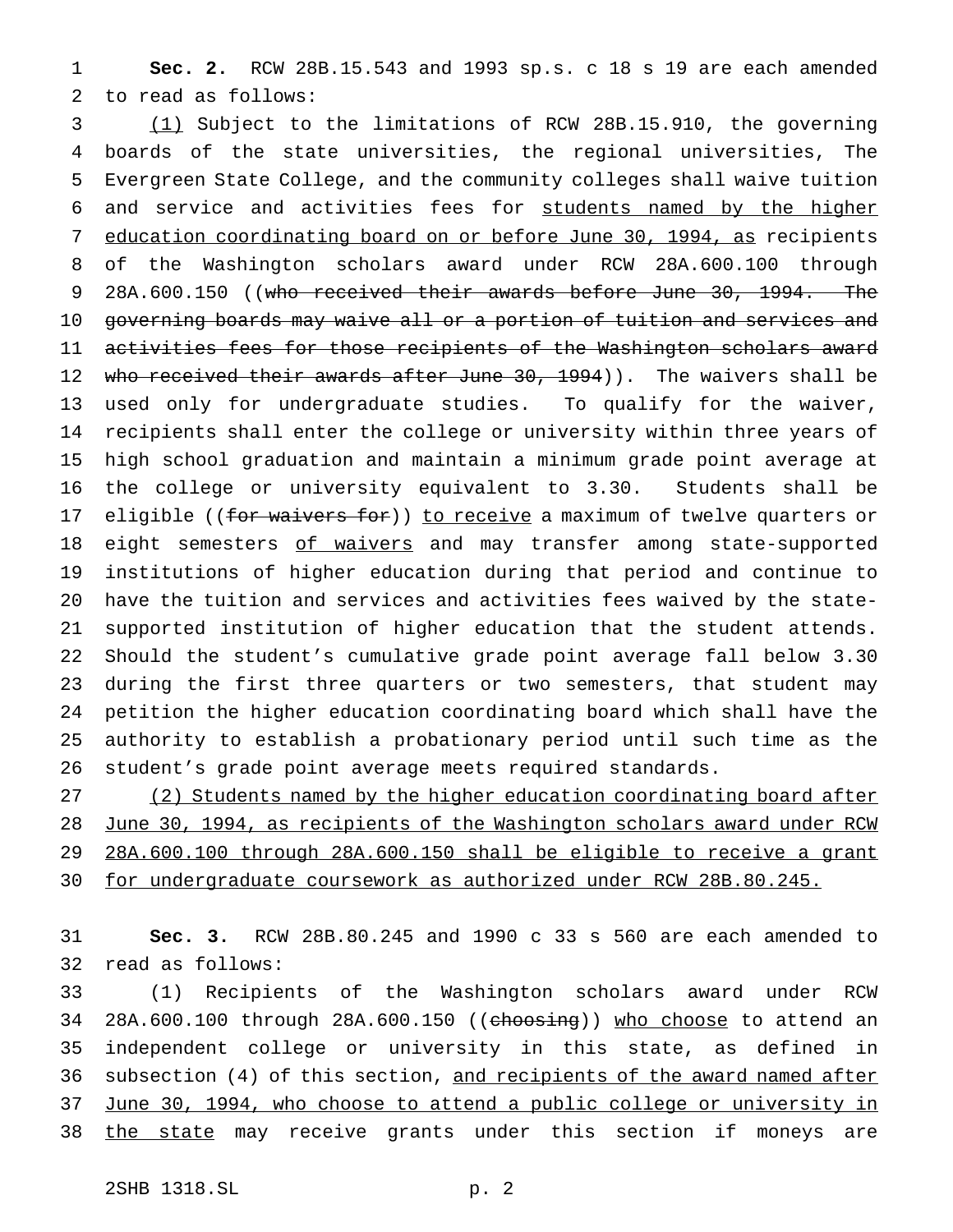available. The higher education coordinating board shall distribute grants to eligible students under this section from moneys appropriated for this purpose. The individual grants shall not exceed, on a yearly basis, the yearly, full-time, resident, undergraduate tuition and service and activities fees in effect at the state-funded research universities. Grants to recipients attending an independent 7 institution shall be contingent upon the ((private)) institution matching on at least a dollar-for-dollar basis, either with actual money or by a waiver of fees, the amount of the grant received by the student from the state. The higher education coordinating board shall establish procedures, by rule, to disburse the awards as direct grants to the students.

 (2) To qualify for the grant, recipients shall enter the 14 ((independent)) in-state college or university within three years of high school graduation and maintain a minimum grade point average at the college or university equivalent to 3.30. Students shall be 17 eligible ((for grants for)) to receive a maximum of twelve quarters or 18 eight semesters of grants for undergraduate study and may transfer 19 among in-state public and independent colleges and universities during that period and continue to receive the grant as provided under RCW 21 28B.80.246. If the student's cumulative grade point average falls below 3.30 during the first three quarters or two semesters, that student may petition the higher education coordinating board which shall have the authority to establish a probationary period until such time as the student's grade point average meets required standards.

 (3) No grant shall be awarded to any student who is pursuing a degree in theology.

 (4) As used in this section, "independent college or university" means a private, nonprofit educational institution, the main campus of which is permanently situated in the state, open to residents of the state, providing programs of education beyond the high school level leading at least to the baccalaureate degree, and accredited by the northwest association of schools and colleges as of June 9, 1988, and other institutions as may be developed that are approved by the higher education coordinating board as meeting equivalent standards as those institutions accredited under this section.

 (5) As used in this section, "public college or university" means an institution of higher education as defined in RCW 28B.10.016.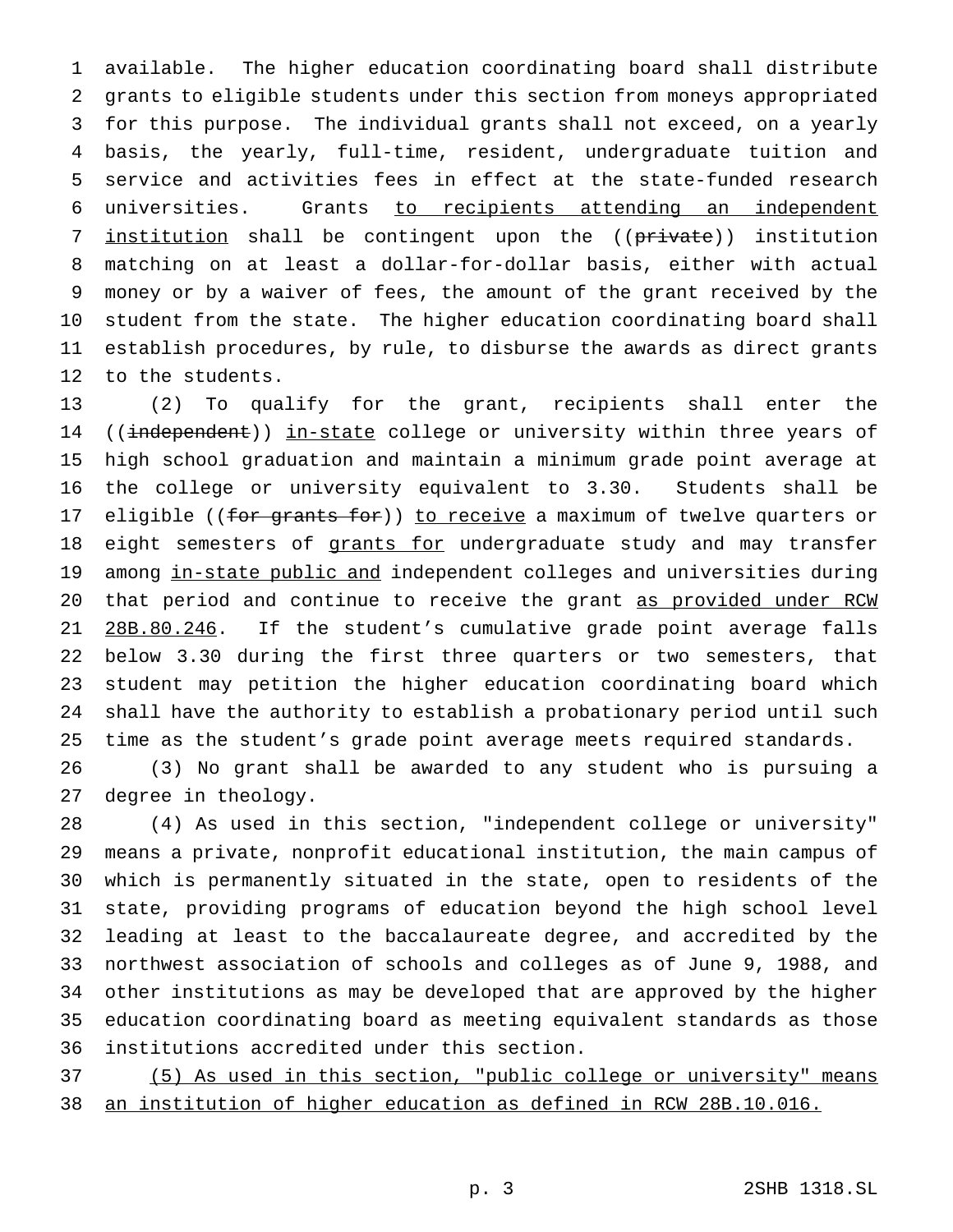**Sec. 4.** RCW 28B.80.246 and 1988 c 210 s 2 are each amended to read as follows:

 Students receiving grants under RCW 28B.80.245 or waivers under RCW 4 28B.15.543 ((shall be)) are entitled to transfer ((between)) among in- state public and independent colleges or universities and to continue to receive award benefits, as provided in this section, in the form of a grant or waiver of tuition and services and activities fees while 8 enrolled at such institutions during the period of eligibility. ((Students transferring to a public institution of higher education from an independent college or university are entitled to a tuition waiver while enrolled at such institution during the period of 12 eligibility under RCW 28B.15.543. Students transferring to an independent college or university from a public institution of higher education are entitled to a grant under RCW 28B.80.245 while enrolled 15 at such college or university during the period of eligibility under 16 RCW 28B.80.245.)) The total grants or waivers for any one student shall not exceed twelve quarters or eight semesters of undergraduate study.

19 (1) Scholars named to the award on or before June 30, 1994, may transfer between in-state public institutions, or from an eligible independent college or university to an in-state public institution of higher education, and are entitled to receive the waiver of tuition and services and activities fees.

 (2) Scholars named to the award on or before June 30, 1994, may transfer from an in-state public institution to an eligible independent 26 college or university, or between eligible independent colleges or universities, and continue to receive a grant contingent upon available 28 funding.

29 (3) Scholars named to the award after June 30, 1994, may transfer among in-state public or private colleges and universities and continue 31 to receive the grant contingent upon available funding.

 (4) In addition, scholars who transfer to an eligible independent institution may receive the grant contingent upon the agreement of the school to match on at least a dollar-for-dollar basis, either with actual money or by a waiver of fees, the amount of the grant received 36 by the student from the state.

 NEW SECTION. **Sec. 5.** If any provision of this act or its application to any person or circumstance is held invalid, the